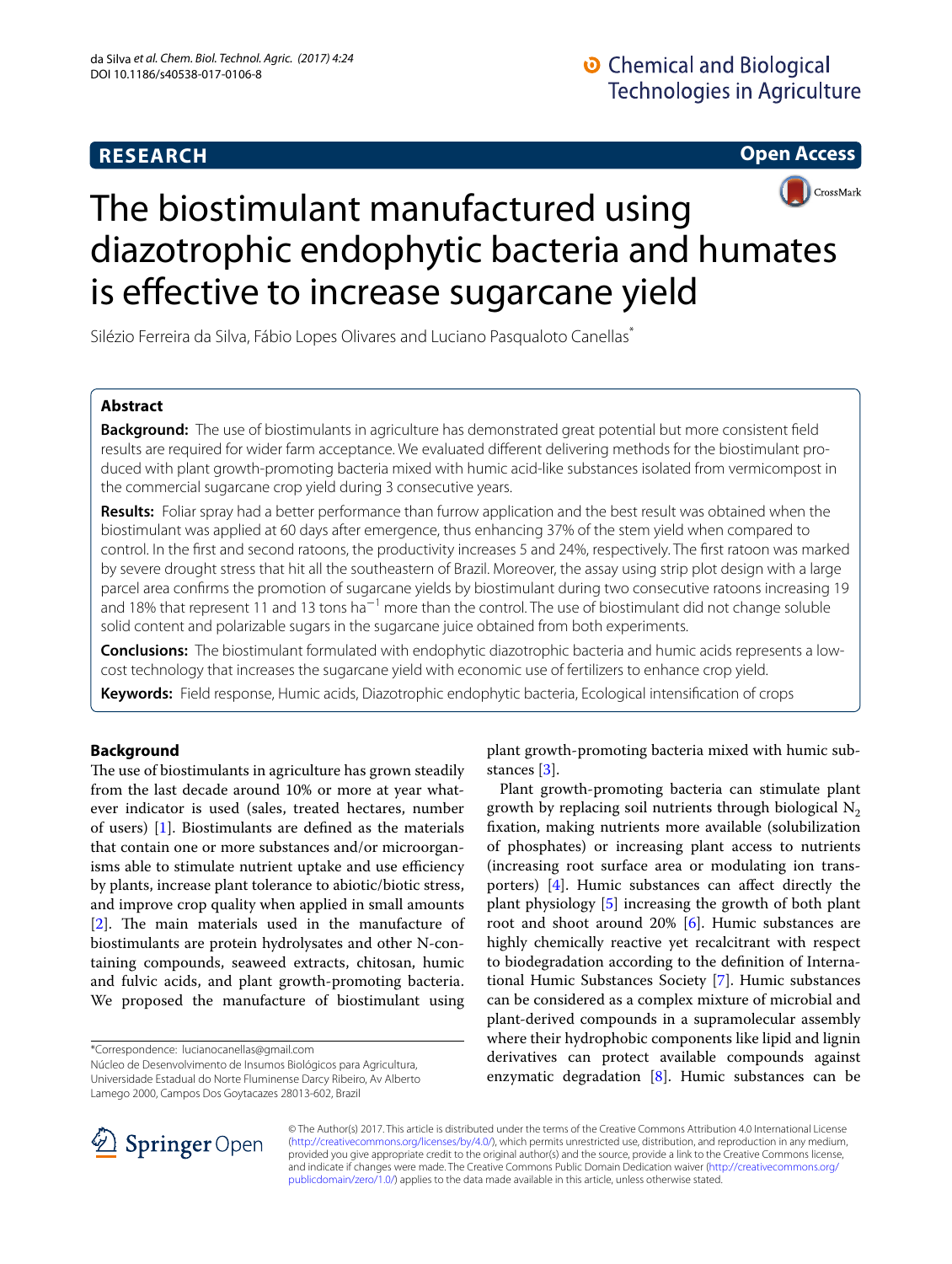mixed with bacteria at low carbon concentration without major changes in the supramolecular arrangement.

The use of beneficial microorganisms in agriculture has been demonstrating great potential  $[9-11]$  $[9-11]$ . The nature of chemical composition of humic substances was revealed [[12\]](#page-5-10) allowing the relationship between chemical properties of humic matter and their physiological efects [\[13](#page-5-11), [14\]](#page-5-12). However, there is a disagreement between results accumulated in the laboratory and the feld response of the biostimulants.

The biostimulant produced with humic acids and plant growth-promoting bacteria was used with success on short-cycle plants like maize and tomato [[15](#page-5-13), [16](#page-5-14)], but for perennial plants under feld condition, there are many open questions related to the management and proper use of this biostimulant. The objective of this study was to evaluate the best way and application time of the biostimulant produced with the mixture of plant growthpromoting bacteria and humic acids in sugarcane during the cane plant cycle and two consecutives ratoon crops.

#### **Methods**

#### **Microorganisms and humic substances**

*Herbaspirillum seropedicae* strain HRC54, *Herbaspirillum rubrisubalbicans* strain HCC103, and *Gluconacetobacter diazotrophicus* strain PAL 5 were isolated and characterized as endophytic diazotrophs from sugarcane [[17\]](#page-5-15). From pure culture, the bacterial strains were grown separately in 5 mL liquid DYGS medium with the following composition (g L<sup>-1</sup>): glucose, 2.0; malic acid, 2.0; peptone, 1.5; yeast extract, 2.0;  $MgSO<sub>4</sub>·7 H<sub>2</sub>O$ , 0.5; L-glutamic acid,  $1.5$ ; and pH 6.0. The growth condition was 30 °C for 36 h at 150 rpm in a rotary shaker. After that, an aliquot of 20 µL of each bacterial species was inoculated into a 2000-mL fask of liquid DYGS medium at the same growing conditions for 48 h. Next, the bacterial biomass was centrifuged at 2000*g* for 10 min, resuspended in sterilized water, and adjusted to  $10^9$  cells mL $^{-1}$  using the optical density at 496 nm. Humic acids were extracted from 10 L of vermicompost with 100 L of 0.1 mol  $L^{-1}$ KOH solution overnight. The extract was siphoned and acidifed with 6 M HCl to pH 2.0 and left to decant for 12 h. The soluble fulvic acids were separated by siphonation from the precipitated HAs. The HAs were washed with 500 mL of distilled water followed by centrifugation at 2760*g* for 15 min. All HAs were gathered and the

pH was adjusted to 7.0 with 0.1 mol  $L^{-1}$  KOH and freeze dried. Total organic carbon content was analyzed by dry combustion using an automatic CHN analyzer (Perkin Elmer series 2400, Norwalk, USA).

#### **Inoculum and inoculation**

The inoculant was prepared by mixing equal volumes of the suspensions of *H. seropedicae* strain HRC54, *H. rubrisubalbicans* strain HCC103, and *G. diazotrophicus* strain PAL 5 to produce a fnal bacterial concentration of  $2 \times 10^8$  cells mL<sup>-1</sup> and 20 mg carbon L<sup>-1</sup> of K<sup>+</sup> humate.

## **Experiment localization, soil samples, and climate conditions**

The experimental field was located at commercial farm of sugarcane production at Campos dos Goytacazes, Rio de Janeiro, Brazil (41°142W, 21°442S; altitude 12 m). The soil was classified as fine clayey Fluventic Eutrochrepts according to U.S. Soil Survey. Ten subsamples were taken at  $0-20$  cm soil depth for soil analysis. The soil pH was determined for a 1:2.5 soil:water mixture agitated for 1 h. Exchangeable Ca, Mg, and Al were determined for a 1:10 soil: $(1 \text{ mol } L^{-1} \text{ KCl})$  mixture agitated for 10 min. Aluminum was analyzed by titrating this mixture with  $0.015$  mol L<sup>-1</sup> NaOH and bromothymol blue indicator, and Ca and Mg were analyzed using an atomic absorption spectrophotometer. Exchangeable P and K were determined for a 1:10 soil:Mehlich-1 mixture  $(0.05 \text{ mol L}^{-1} \text{ HCl} \text{ and } 0.0125 \text{ mol L}^{-1} \text{ H}_2\text{SO}_4)$  agitated for 10 min. Concentrations of K were analyzed using a fame photometer and P was analyzed using the colorimetric method with molybdenum blue and ascorbic acid as the reducing agents. Carbon was determined by oxidation with dichromate. The results of chemical analysis from soil samples are shown in Table [1](#page-1-0).

The climate is tropical savannah (Aw) according to Köppen, with a mean temperature of 23.1 °C (mean of daily maximum 29 °C; mean of daily minimum 19 °C). Mean annual precipitation is 885 mm, with 70% of this rain concentrated from October to March. The annual precipitation values during the experimental period are shown in Table [2.](#page-2-0) The experimental site was amended with phosphorous  $(120 \text{ kg } ha^{-1})$  and potassium (64 kg ha<sup>-1</sup>) fertilizers as recommended for sugarcane based on soil analysis in each growth season. The soil received one application of dolomite 1 month before

<span id="page-1-0"></span>**Table 1 Chemical analysis of the soil samples (0–0.20 m) at experimental sites**

| pH (water) | Al<br>$($ Cmolc dm <sup>-3</sup> $)$ | $Ca + Mg$ | . .<br>Ca | n   | . .<br>$P$ (mg dm <sup>-3</sup> ) | (%) | N   | Sand                | Silt | Clay |
|------------|--------------------------------------|-----------|-----------|-----|-----------------------------------|-----|-----|---------------------|------|------|
| 5.4        | J.4                                  | 6.6       | 4.3       | 0.2 |                                   |     | 0.1 | $\sim$ $\sim$<br>ZU | ر ب  | د4   |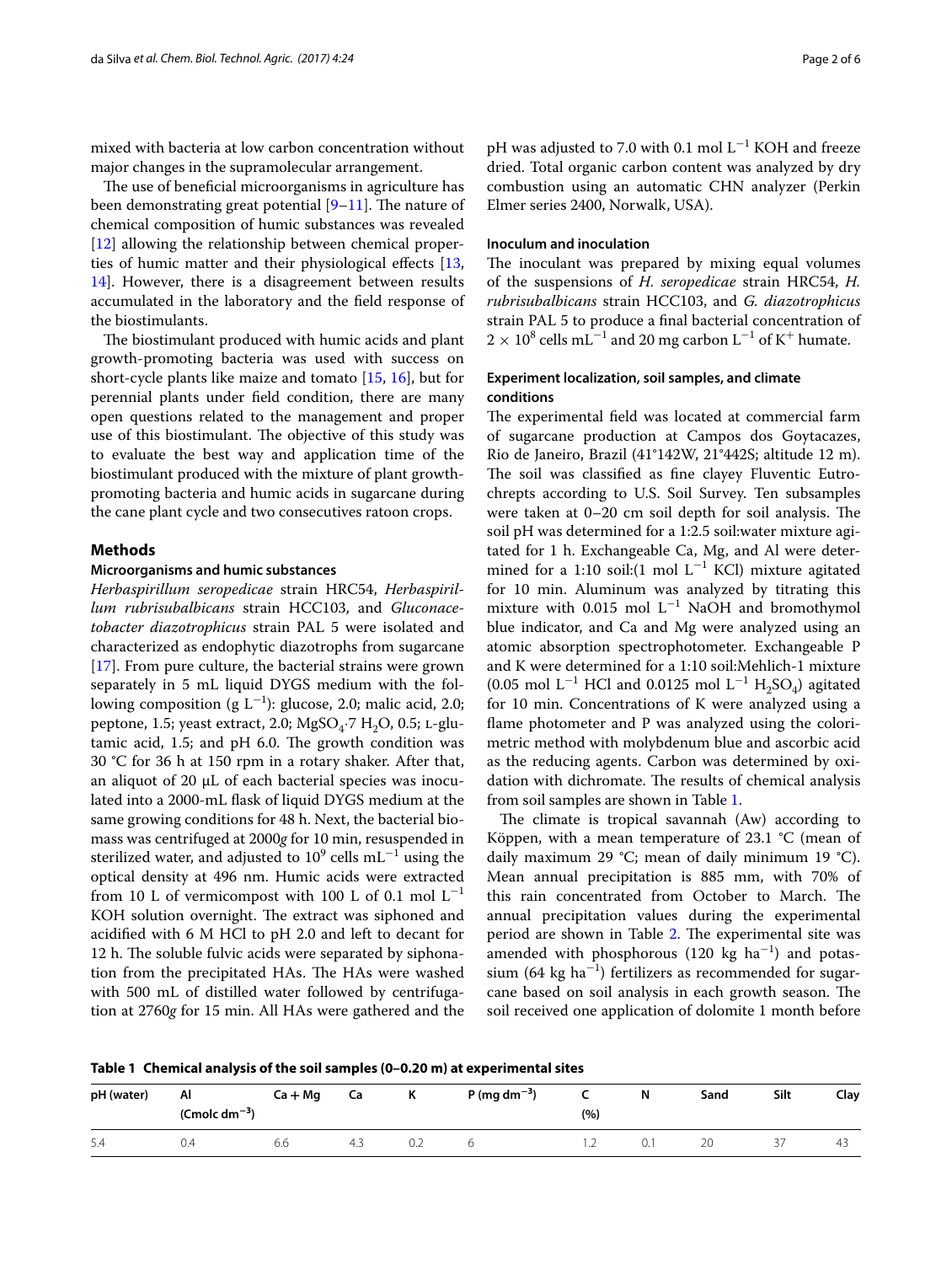| Years | Jan   | Feb  | Mar   | Apr   | May   | Jun  | Jul   | Aug   | Sep   | Oct  | Nov   | <b>Dec</b> | Total  |
|-------|-------|------|-------|-------|-------|------|-------|-------|-------|------|-------|------------|--------|
| 2013  | 193.9 | 9.4  | 300.2 | 57.8  | 34.4  | 13.0 | 53.6  | 82.6  | 50.5  | 30.8 | 194.0 | 274.0      | 1294.6 |
| 2014  | 10.0  | 7.8  | 68.8  | 123.8 | 4.40  | 35.4 | 147.4 | 22.2  | ' 2.0 | 17.6 | 90.6  | 35.6       | 575.4  |
| 2015  | 0.0   | 11.0 | 111.0 | 26.6  | 64.8  | 57.8 | 4.4   | 29.4  | 103.4 | 43.6 | 174.0 | 99.6       | 725.6  |
| 2016  | 153.6 | 38.6 | 12.6  | 27.4  | 14.40 | 44.6 | 12.4  | 27.20 | 24.6  | 72.4 | 148.8 | 188.0      | 764.6  |

<span id="page-2-0"></span>**Table 2 Annual precipitation (mm) in the experimental feld.** *Source***: Meteorological station of Federal Rural University of Rio de Janeiro, Campos dos Goytacazes, Rio de Janeiro, Brazil**

planting at a rate of 2000 kg ha $^{-1}$ . The nitrogen fertilizer (urea) was applied at 15 kg N  $ha^{-1}$  that corresponds to 1/3 of nitrogen dose as recommended by COPERSU-CAR, a Brazilian cooperative association of 91 companies of industrial producers and sugarcane suppliers in each growth season.

## **Split plot completely randomized block design feld experiment**

The sugarcane variety RB 96 7515 was sown in March of 2013. The field trial was set up in factorial using a split plot on complete randomized block design with fve replications. In the main plot, we compare the two delivering methods by the application of biostimulant in the furrow against foliar spray and in the split plot we compare the foliar application at three diferent times (60, 90, and  $60 + 90$  days after the emergence). The total parcel area was 1200  $\text{m}^2$  with five rows of 20 m with 1.5 m distance between rows. The biostimulant application on furrow in the parcel was done manually using a water can at a rate of 1 L per linear m. In the sub-parcel with 5 m, the foliar application of biostimulant at diferent times was done using a costal sprayer at a rate of 400  $\rm L$  ha $^{-1}$ . The protective sheet of plastic material was used to avoid wind derivation during foliar application. In the control parcels or split plots just water was applied. The harvest was performed at August of 2014 (18 months of sugarcane plant growth) and August of 2015 and 2016 (ratoons after 12 months of growth).

## **Strip plot design feld experiment**

In the feld strip plot experiment, we compare only the use of biostimulant after 60 days of planting by foliar spraying against the control. The plot was constituted by a 25-m-wide strip containing 15 rows of 50 m with 1.5 m distance between the rows. The application of the biostimulant at a rate of 400 L  $\rm{ha^{-1}}$  was done using a tractor at constant pressure and velocity in an alternate strip using fve replicates. Tem central rows were used for manual harvesting of the stems which are transferred to the truck for weighing in the commercial balance used on the farm.

The quality of sugarcane juice was evaluated by soluble solid content (BRIX) and polarizable sugars (POL). The Brix values were obtained directly, using a digital densimeter with a precision of 0.01 °BRIX. The POL measurements were obtained in a digital saccharimeter with a precision of 0.01. The samples of cane juice were initially cleared with lead sub-acetate  $(Pb(CH_3COO)_2 \cdot Pb(OH)_2)$ and filtered before the measurements. The degree of polarization of the sample, expressed as % of juice, was calculated based on the saccharimeter reading (SR) using the equation  $POL = SR (0.2605 - 0.0009882 BRIX)$ .

## **Results**

The results of the analysis of variance (ANOVA) of both feld experiments are shown in Additional fles [1,](#page-5-16) [2,](#page-5-17) and [3](#page-5-18). The plant cane cycles were harvested at 18 months after planting and the foliar application of the biostimulant showed better performance than furrow deliver (Table [3](#page-3-0)). The stalk yield increased 29% when compared to control representing an average of 21 tons  $ha^{-1}$ . The results of different times of foliar application of the biostimulant are shown in Table [4.](#page-3-1) The plant crop productivity increase 37% in comparison with control when the biostimulant was used by foliar spray as a single application at 60 days after planting (dap). As expected, the stalk production decreases in the following ratoons. No diferences were observed among the treatments in the frst ratoon while in the second ratoon the foliar application (60 dap) the sugarcane crop yield enhances 24% when compared to control representing 16  $\text{tan } \text{ha}^{-1}$  more than the control area. The absence of positive results from the frst ratoon harvest may be mainly attributed to severe drought stress that impacted the North of Rio de Janeiro state during the rainy season from November to March (Table [2](#page-2-0)). No diferences were observed in the industrial quality of sugarcane in the plant crop or in the following ratoons measured by total solid content in the juice as well as in the N content in the leaves (Tables  $3, 4$ ; Additional fle [1](#page-5-16): Table S1, Additional fle [2:](#page-5-17) Table S2).

The strip plot experiment was carried out in parallel using a large plot to confrm the results obtained in the split plot experiment simulating the farm conditions. Sugarcane stem yield from foliar application of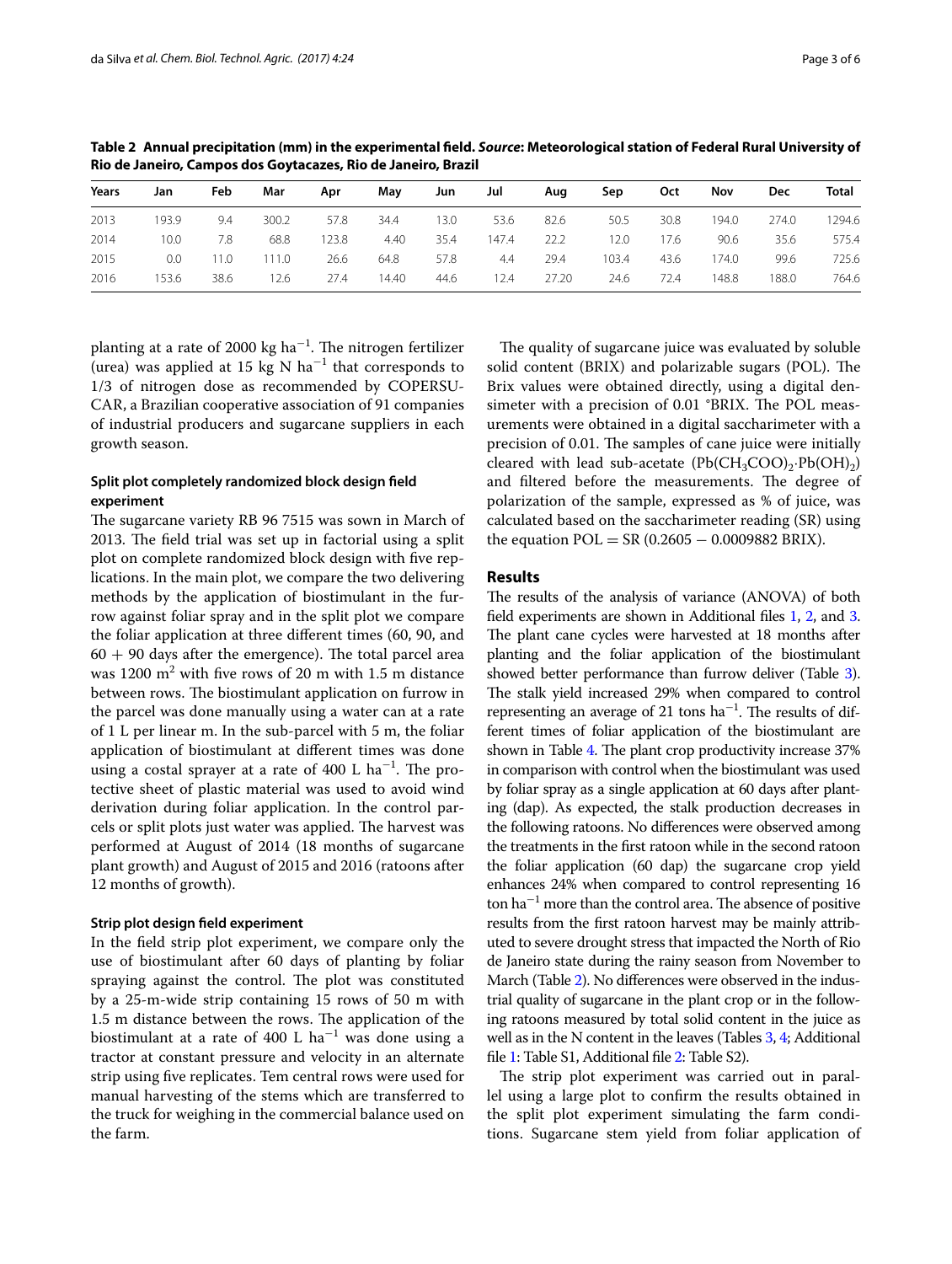<span id="page-3-0"></span>**Table 3 Efect of the method of biostimulant application on sugarcane yield, total solid content in the juice (Brix), and N content of leaves in plant growth**

|                                         | <b>Plant growth</b>                         |        |                     |  |  |
|-----------------------------------------|---------------------------------------------|--------|---------------------|--|--|
|                                         | Control                                     | Furrow | <b>Foliar spray</b> |  |  |
|                                         | Stalk yield (Mg ha <sup>-1</sup> )          |        |                     |  |  |
|                                         | 72.0b                                       | 68.4b  | 92.7a               |  |  |
| Increase in relation to the control (%) |                                             |        | 28.8                |  |  |
| C.V. (%)                                | 4.5                                         |        |                     |  |  |
|                                         | Brix (°Bx)                                  |        |                     |  |  |
|                                         | 22.2                                        | 22.0   | 22.5                |  |  |
| C.V. (%)                                | 3.6                                         |        |                     |  |  |
|                                         | Total N content in leaves<br>$(kq ha^{-1})$ |        |                     |  |  |
|                                         | 208                                         | 202    | 211                 |  |  |
| C.V. (%)                                | 6.3                                         |        |                     |  |  |

The harvest was done at 18 months after planting

Average values followed by diferent letters are distinct by Fisher's LSD test (*p* < 0.05). The increase in relation to the control was calculated by 100 \* (*x* − *y*)/*y*, where *x* is the average of treatment and *y* is the average of control. C.V. (%) is the coefficient of variation of the experiment

biostimulant at 60 dap was higher than control in both subsequent ratoons with an average increase of 19 and 18% in yield, respectively, representing 11 and 13 tons ha−<sup>1</sup> more than the control (Table [5](#page-3-2)). Again, no changes were observed in the juice quality and in the N content

<span id="page-3-1"></span>**Table 4 Efect of time of foliar application of biostimulant on sugarcane yield of plant growth and the frst and second ratoons**

|                                            | Stalk yield (Mg ha <sup>-1</sup> ) |       |       |                                         |  |  |  |
|--------------------------------------------|------------------------------------|-------|-------|-----------------------------------------|--|--|--|
|                                            |                                    |       |       | Control $60$ dap $90$ dap $60 + 90$ dap |  |  |  |
|                                            | Plant growth                       |       |       |                                         |  |  |  |
|                                            | 72.0c                              | 98.5a | 86.7b | 93.0a                                   |  |  |  |
| Increase in relation to the<br>control (%) |                                    | 37%   | 20%   | 29%                                     |  |  |  |
| C.V. (%)                                   | 6.6                                |       |       |                                         |  |  |  |
|                                            | 1st ratoon                         |       |       |                                         |  |  |  |
|                                            | 63.9                               | 66.9  | 66.2  | 65.0                                    |  |  |  |
| C.V. (%)                                   | 6.15                               |       |       |                                         |  |  |  |
|                                            | 2nd ratoon                         |       |       |                                         |  |  |  |
|                                            | 67.1c                              | 83.4a | 78.1b | 82.3a                                   |  |  |  |
| Increase in relation to the<br>control (%) |                                    | 24%   | 16%   | 23%                                     |  |  |  |
| C.V. (%)                                   | 6.2                                |       |       |                                         |  |  |  |

The treatments consist of the application of water (control) and biostimulant at a rate of 450 L ha $^{-1}$ , applied one time at 60 and 90 days after planting and two times (60 plus 90 days after planting, dap)

Average values followed by diferent letters are distinct by Fisher's LSD test  $(p < 0.05)$ . The increase in relation to the control was calculated by 100  $*(x - y)/y$ . where *x* is the average of treatment and *y* is the average of control. C.V. (%) is the coefficient of variation of the experiment

### <span id="page-3-2"></span>**Table 5 Efect of foliar application of biostimulant at 60 days after planting in sugarcane yield**

|                                         | Stalk yield (Mg $ha^{-1}$ ) |                           |  |
|-----------------------------------------|-----------------------------|---------------------------|--|
|                                         | Control                     | <b>Foliar application</b> |  |
|                                         | 1st ratoon                  |                           |  |
|                                         | 55.2b                       | 65.7a                     |  |
| Increase in relation to the control     |                             | 19%                       |  |
| C.V. (%)                                | 8.0%                        |                           |  |
|                                         | 2nd ratoon                  |                           |  |
|                                         | 72 <sub>2</sub> h           | 85.2a                     |  |
| Increase in relation to the control (%) |                             | 18%                       |  |
| C.V. (%)                                | 4.5                         |                           |  |

The experiment was carried out using strip design with a large plot to simulate the crop conditions

Average values followed by diferent letters are distinct by Fisher's LSD test (*p* < 0.05). The increase in relation to the control was calculated by 100 \* (*x* – *y*)/*y*, where *x* is the average of treatment and *y* is the average of control. C.V. (%) is the coefficient of variation of the experiment

of leaves (Additional file [3](#page-5-18): Table S3). The biostimulant increased the sugarcane yield without any reduction in their industrial quality.

### **Discussion**

In this work, we observed the infuence of the biostimulant manufactured with three strains of endophytic diazotrophic bacteria and humic acid-like substances isolated from vermicompost in the yield response of the sugarcane (plant cane and two ratoon cycles). Among the way and time application tested, we demonstrated that the best biostimulant delivering method was one single foliar spray at 60 dap per crop cycle (Table [4](#page-3-1)). The first attempt to use plant growth-promoting bacteria in sugarcane crop feld in Brazil was made by Embrapa Agrobiologia, which recommended the immersion of stalks for 30–60 min inside containers flled with inoculant suspension before planting [[18](#page-5-19)]. They observed an average increase of 13% (equivalent to 24 tons ha<sup>-1</sup>) on crop yield without changes in <sup>15</sup>N balance, indicating that the plant growth-promoting benefts may have resulted from a better nutrient use efficiency than significant nitrogen input by biological nitrogen fxation in the soil–plant system. We also did not observe any changes in the nitrogen content in leaves treated with biostimulant produced with humic acids mixed with plant growth-promoting bacteria (Additional fle [1\)](#page-5-16).

Another way to apply benefcial bacteria in sugarcane crop feld was proposed using farm yard manure (FYM) as vehicle sprinkling it over the sugarcane setts in furrows at plant crop initiation  $[19]$  $[19]$ . The application of inoculated FYM not only brought economy in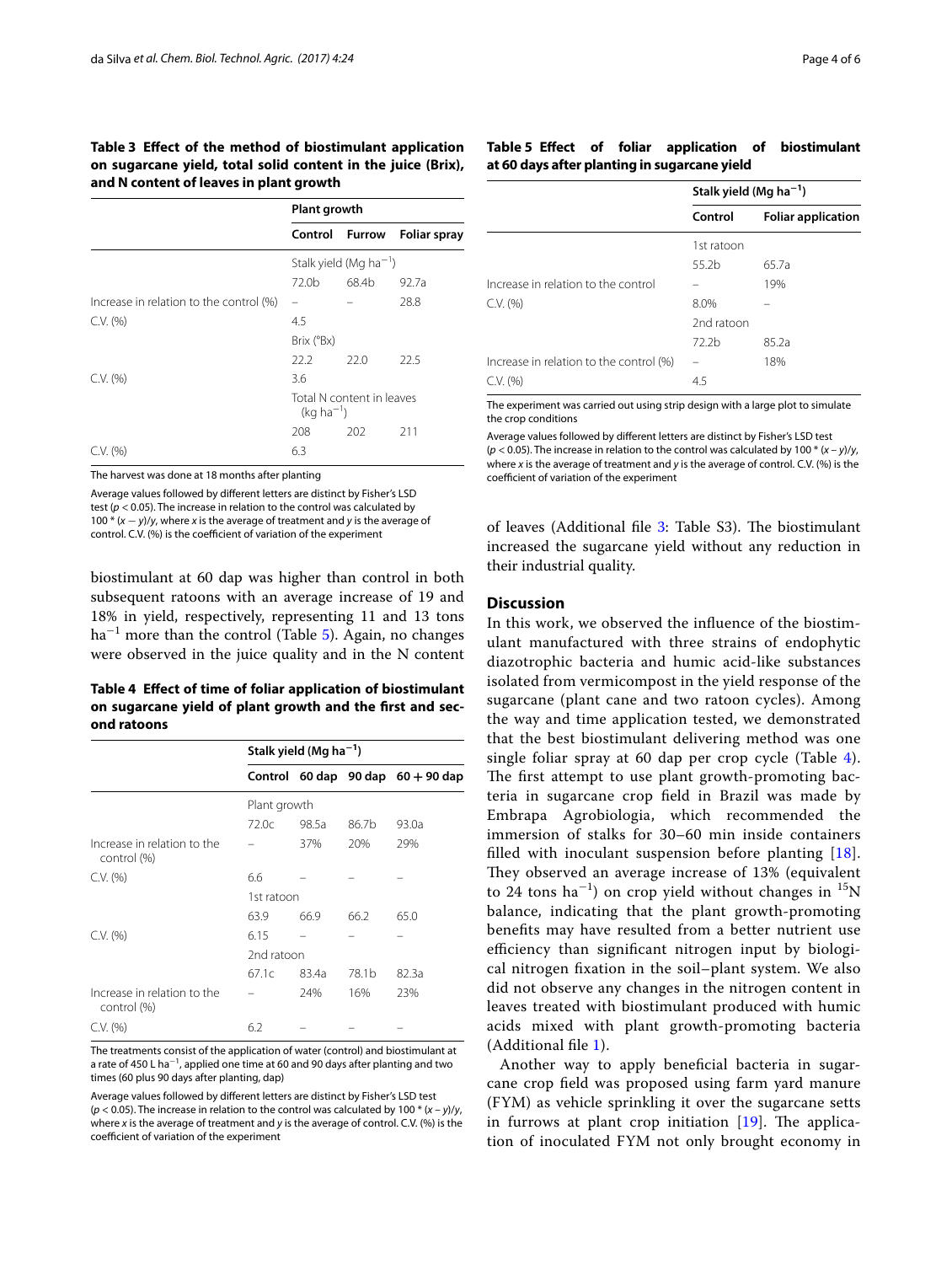the use of mineral fertilizer N but it also increased the cane yield by 6 tons ha $^{-1}$  over control. Another interesting approach results from the inoculation of micropropagated sugarcane under in vitro conditions in plantlets and after 5 days they were transferred to a nursery for additional 60 days for acclimation after feld transplantation. In such method, positive inoculation efects by inoculation with diazotrophic bacteria were limited to low natural soil fertility and low N fertilizer application [[20](#page-5-21)]. The large-scale operation of these three forms of the introduction of benefcial microorganisms is obviously limited, compromising the crop management and adding cost to the sugarcane production chain. We found just one paper on peer review scientifc journal reporting the efect of humic acids on sugarcane yield at field conditions  $[21]$  $[21]$ . The cane setts dipped in 0.3% HA solution for 30 min before planting and soil application at 6 g m<sup>2</sup> increase the sugarcane yield from 3 to 9% when compared to control. We did not find any differences in the time of HA application in the yield of cane [[22](#page-5-23)].

The application via foliar spray is a simple and easy practice to introduce benefcial microorganisms with similar or greater results than the other delivering methods for microbes in agriculture. We observed about 37% of increment in plant crop productivity at the frst year representing 26 tons  $\text{ha}^{-1}$  more when compared to control. Being placed in a historical perspective, when compared over the long term, sugarcane productivity was observed to reach a plateau in Brazil and its performance over this period has lagged far behind the other major crops. Taking 1977/8 as a baseline until 2000s, maize in Brazil has increased productivity by 164%, wheat by 318%, and soybean by 149%, whereas sugarcane has only increased by 46% [\[22](#page-5-23)]. In addition, these enhancements were based in high-cost technologies like irrigation systems, land systematization, and harvest mechanization. Here we observed an average increase of 24% when compared to control considering both the experiments representing the half of the increase in productivity over 38 years  $[22]$  $[22]$ . This argument supports the use of humic substances together with plant growth-promoting bacteria as a very promising technology under economic and environmental perspectives. Furthermore, the sugarcane sector in Brazil has really undergone the greatest crisis in their history, with dozens of mills closing their doors and a growing number of mills entering "judicial recuperation" or facing rising debt levels with unemployment of thousands of workers [[23\]](#page-5-24). The first immediate decision is crop field abandonment including crop fertilization. In this context, the use of biostimulant can be a low-cost technology to maintain or increase the production level since

such an approach is more efective under low soil fertility and low N fertilizer rates.

At the second year of the experiment, the sugarcane producers from the southeastern of Brazil sufered the impact of severe drought that hit the region and the productivity falls. The large size of parcels in the strip plot design simulates the feld conditions, and the yield increase remained even with the drought when compared to control although obviously at a lower level (Table [5](#page-3-2)). We observed previously in a controlled greenhouse experiment that sugarcane improves its drought recovery when treated with biostimulants produced with humic acids and plant growth-promoting bacteria [\[24](#page-5-25)]. Humic acids activated the antioxidative enzymes, while the plant growth-promoting bacteria induce metabolic changes that drive the cell osmoprotectant mechanisms. Both efects are combined when humic acids and plant growth-promoting bacteria were used together. These protective mechanisms against drought stress may have been responsible for a signifcant increase of sugarcane yield and have not been considered for researches and farmers. Finally, in addition to stress response probably induced by biostimulant application the increase of sugarcane yield is a consequence of the well-known efect of humic substances and plant growth-promoting bacteria in plant physiology. Nardi et al. [[25\]](#page-5-26) summarize the efect of humic substances on plant growth as a result of the enhancement of nutrient use efficiency, aiding the assimilation of both macro- and microelements and the induction of carbon, nitrogen, and secondary metabolism. Plant growth-promoting bacteria can enhance plant growth by a wide variety of mechanisms like phosphate solubilization, siderophore production, biological nitrogen fxation, rhizosphere engineering, production of 1-Aminocyclopropane-1-carboxylate deaminase (ACC), quorum sensing (QS) signal interference and inhibition of bioflm formation, phytohormone production, exhibiting antifungal activity, production of volatile organic compounds (VOCs), induction of systemic resistance, promoting benefcial plant–microbe symbioses, interference with pathogen toxin production, etc. [[26](#page-5-27)]. Here we showed that a mixture of plant growth-promoting bacteria and  $K^+$  humates is a technological innovation that increases the sugarcane stalk production.

### **Conclusions**

The use of the biostimulant manufactured by humic acids and plant growth-promoting bacteria was efective to increase sugarcane production at crop fields. This innovative technology base of chemical properties of humic matter and biological effect of beneficial bacteria results in both economic and environmental advantages when used with lower nitrogen fertilization.